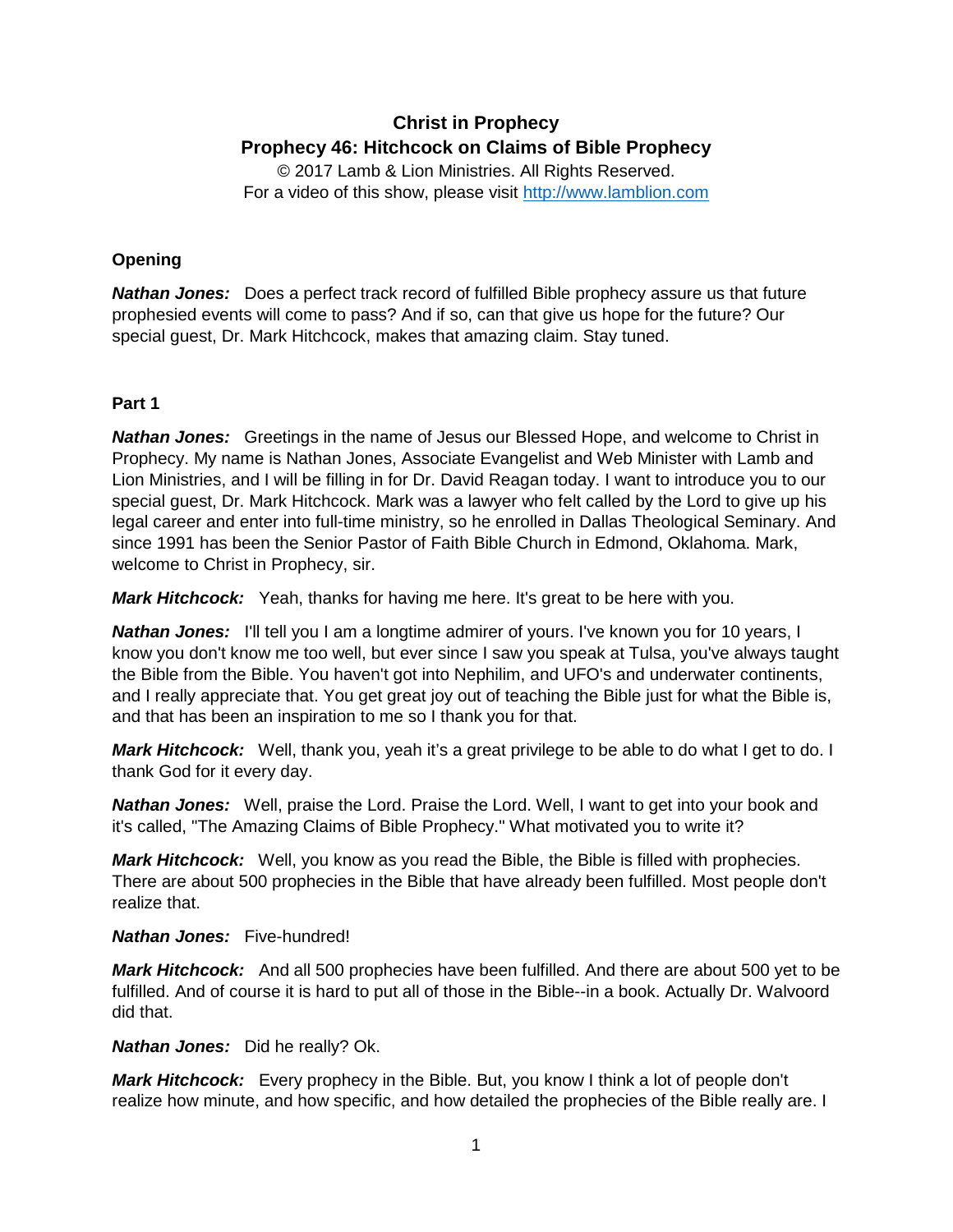mean, you kind of just think, you know prophecies are foretold. And so, what I did in the book I've got ten prophecies that have been fulfilled already, amazing prophecies, and ten that are yet to be fulfilled. And part of the purpose of that, is again to show that there is a God. That God is involved in human history. God knows the future. But also to show that if these prophecies in such minute, specific detail in the past have been literally fulfilled, that the prophecies in the Bible that are yet to be fulfilled they will also be fulfilled literally. So, it's really an apologetic in many ways, I think for our Christian faith. But, also to demonstrate these future prophecies that haven't been fulfilled, they are going to be fulfilled just like these other ones have been that we see here. The Bible has a 100% track record of accuracy.

**Nathan Jones:** You make this claim in the book, and I love this claim, and I think it actually really solidifies what you are saying, and it brings me great hope. It says, "Prophecy is the most credible proof of the uniqueness, and the divine inspiration of the Bible. Its importance can hardly be overstated, fulfilled prophecy validates the Bible with all its precious truth it contains. And therefore then we can trust," and you give us a list, "the nature and character of God, Creation, the nature of man, salvation, the existence of Heaven and Hell, 100% accurate." There is no other book in existence that has accurate detailed Bible prophecies, right?

*Mark Hitchcock:* Well, that's right, and that's what sets the Bible apart. You know people might look out there and say, "What's the difference between the Bible and the Koran, or the Book of Mormon, or you know whatever book may be out there?" The Bible has, I like to call it the fingerprints of God upon it because it tells the future; and it comes to pass 100% accurately, 100% of the time. And that's what sets the Bible apart. To me that is the ultimate apologetic for the truth of the Bible.

*Nathan Jones:* Amen. Amen. Well let's get into the Bible--the book excuse me. You actually separate it into two categories, you have amazing fulfilled prophecies, which there are ten of them that you list, and you said there are 500 so you could do a lot more.

#### *Mark Hitchcock:* Yeah.

*Nathan Jones:* And then the second half is amazing future prophecies. Why did you divide the book like that?

*Mark Hitchcock:* Well, again what I wanted to show is you have prophecies that are incredible. We are going to talk about a few of those that have been fulfilled. But I wanted to use those then to kind of set the stage for these other ones, some of them, the future ones seem amazing too.

#### *Nathan Jones:* Yeah.

*Mark Hitchcock:* And you'll say, "Well, I'm not really sure I can believe that is really going to happen." Well, but if these ones in the past were 100% fulfilled, literally fulfilled we can know that these ones in the future will be as well. So, again it is kind of, you know, these fulfilled prophecies really form the foundation, or the basis for us believing that these future prophecies will come to pass.

*Nathan Jones:* Well, to me Bible prophecy, specially fulfilled Bible prophecy is the greatest proof of God, and it is the greatest proof that we could put our faith and trust in Jesus. And I love how you define prophecy. You say, "Prophecy is history written in advance."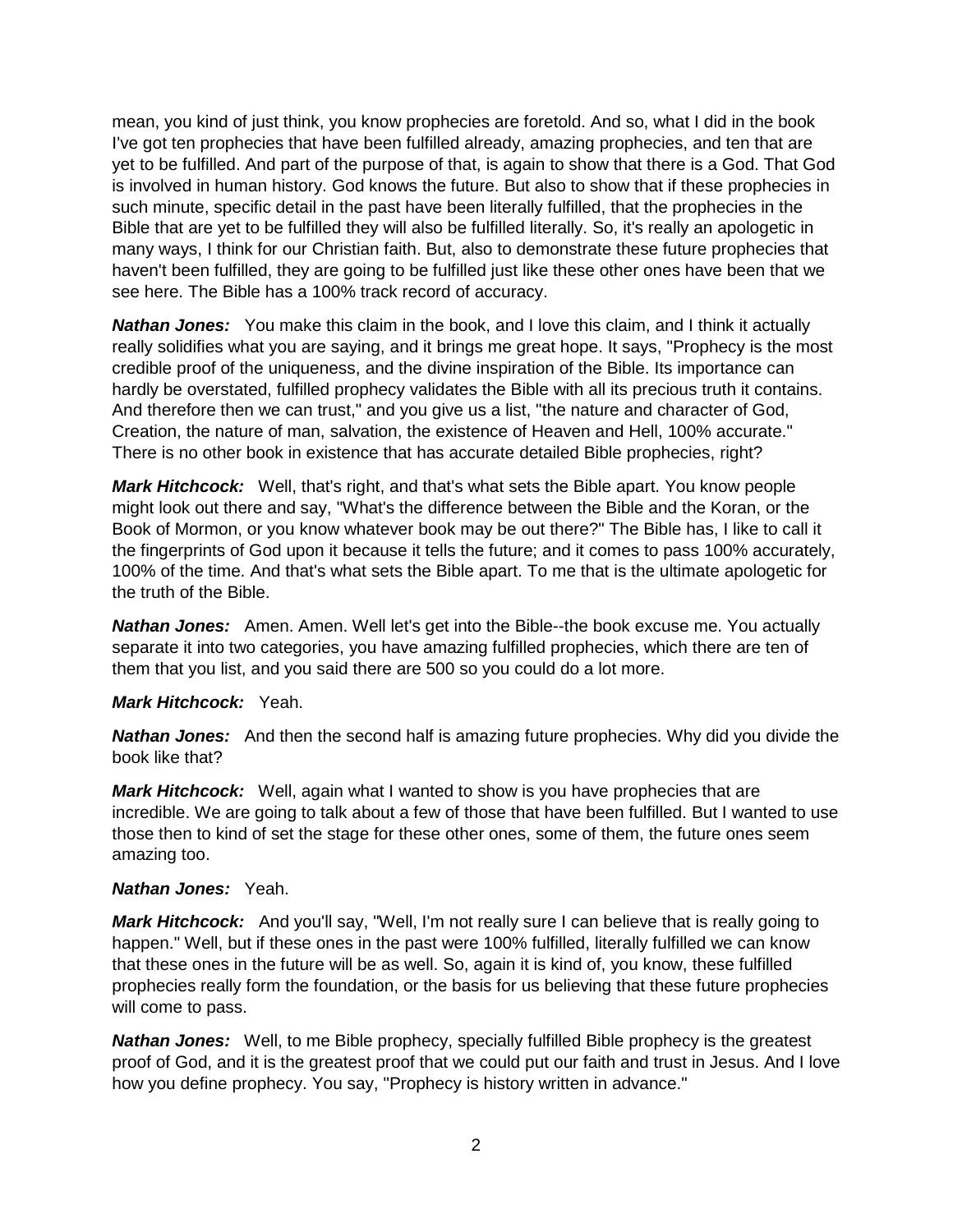### *Mark Hitchcock:* That's right, yeah.

*Nathan Jones:* Well, that's great. Well, let's get into your first claim. And let's start with a name that needs to be prophesied 100's of years, decades before it happened, did that really happen?

*Mark Hitchcock:* Yes, there's a few places in the Bible where God names people long before they're born. And probably the greatest one of those is back in the book of Isaiah with Cyrus the Medo-Persian king. Let me just read in Isaiah chapter 44:28, "God says, 'It is I who says of Cyrus, he is my shepherd, and he will perform all my desire. And he declares to Jerusalem, 'She will be built.' And of the temple, 'Your foundation will be laid.' Thus says the Lord to Cyrus His anointed, whom I have taken by the right hand to subdue nations before me, to loose the loins of kings, to open doors before him, so the gates will not be shut.'" So, we have here in the book of Isaiah that was written 700 years before Christ.

### *Nathan Jones:* OK.

*Mark Hitchcock:* We have a prophecy about Cyrus and he's mentioned by name. And Cyrus wasn't born until around maybe 600 BC, probably more like 590, 580 BC. So, we have a prophecy in 700 BC, 100 to probably 120 years before he's born, naming him by name. Now because of that many liberal scholars don't believe that the later part of Isaiah was written by Isaiah.

#### *Nathan Jones:* Yeah.

*Mark Hitchcock:* Because they have an anti-supernatural bias.

### *Nathan Jones:* OK.

*Mark Hitchcock:* They would say, "Well no one knows the future, nobody can predict the future, so the fact that Cyrus is named here means this was written after the fact." But, the whole point of this section of the book of Isaiah that God is making is that God is the one that knows the end from the beginning. God knows the future. And not only does God name Cyrus, and call him by name, and God says I'm going to open the doors before him. So, God's the one who's going to be sovereignly going out before Cyrus. But he says that Cyrus will declare Jerusalem, she will be built, and of the Temple your foundation will be laid. So he is prophesying in 700 BC the rebuilding of the Temple, and the Temple wasn't destroyed until 586. So--

*Nathan Jones:* Over a hundred years before Cyrus even came on the scene he prophesied about him.

*Mark Hitchcock:* Yeah he prophesies his name, and then he prophesies the rebuilding of the Temple, which then presupposes it's going to have to be destroyed as well. So, all of that over 100 years before Cyrus is ever born. So, again the minute detail in the Bible it's amazing. And you can see why people who don't believe the Bible want to get away from this and say, "You know somebody else had to write this after the fact." Because if this was written in 700 BC by Isaiah its proof that there is a God, that He's the true God and He knows the future.

*Nathan Jones:* And God didn't do this just once in the Old Testament, right? Isn't there somebody else who was named other than Cyrus?

*Mark Hitchcock:* That's right. Yes, Josiah, King Josiah. He was the last godly king of Judah. In 1 Kings, chapter 13 in verse 2 there is a prophet there, a man of God, and Jeroboam is the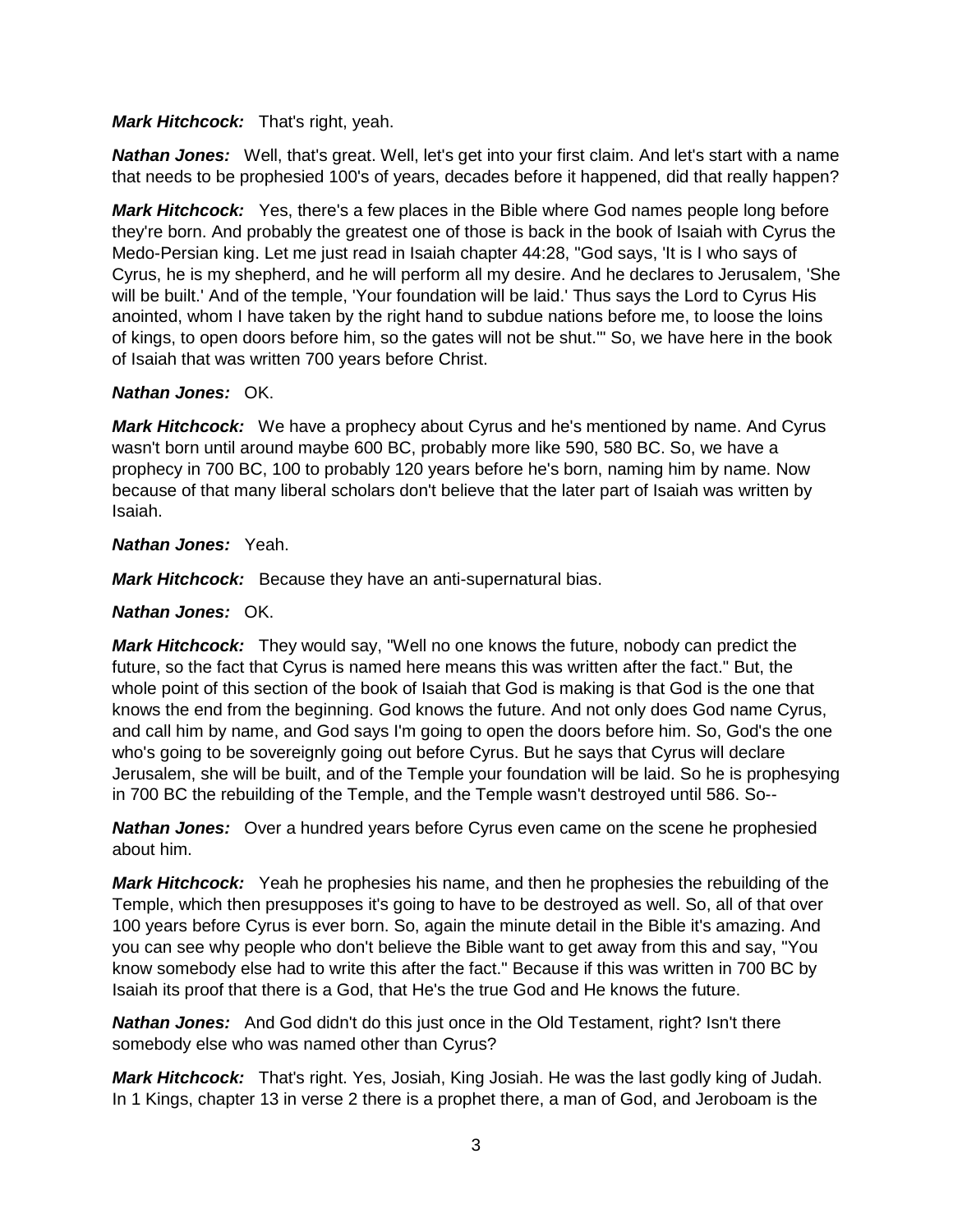wicked king up in Israel in the Northern Kingdom. And he says to Jeroboam, he says, "That there is going to be a man named Josiah, and he is going to burn the bones of these false priests who are there." And it's about 290 years later.

*Nathan Jones:* Three-hundred years!

*Mark Hitchcock:* Josiah comes on the scene, and he does exactly what the prophet says. You find that in 2 Kings, chapter 23, verses 10-15, it's fulfilled again, it's almost 300 years ahead of time.

*Nathan Jones:* And they also prophesy not just Josiah's name, but exactly what he'd do, digging up the bones of pagan priests and burning them on the altar.

*Mark Hitchcock:* That's right.

*Nathan Jones:* And there's a third one right?

*Mark Hitchcock:* Yeah, there is another one. I love this. This is my favorite one. In Isaiah chapter 7, again 700 years before the birth of Jesus.

#### *Nathan Jones:* OK.

*Mark Hitchcock:* It tells us that the virgin will conceive, shall bear a son, His name will be called Emmanuel.

#### *Nathan Jones:* Emmanuel.

*Mark Hitchcock:* And of course Jesus was never called Emmanuel, but it's a description of who He is. And when Jesus is born in Matthew chapter 1, He is Emmanuel. He is God with us. So the name is given 700 years before He comes on the scene.

*Nathan Jones:* Wow, that's amazing. Well you have another chapter. I wish we could go so deep in each of these chapters, these all they just blow my mind that Bible prophecy has been fulfilled with such accuracy. Well, let's go to chapter 5 and you have: "A Prophecy Many People Don't Believe" and it's related to Daniel 11. What is that prophecy?

*Mark Hitchcock:* Well in Daniel chapter 11, verses 1-35, you have about 100, at least a 100, some believe 135 prophecies that are fulfilled.

*Nathan Jones:* In one chapter.

*Mark Hitchcock:* In 35 verses. What Daniel 11:1-35 is about, it really kind of chronicles for us the time when Israel is kind of in the middle, and you have the Seleucid Dynasty up in Syria to the north, and the Ptolemies down in the south in Egypt. And they are kind of in an on-going battle, for Israel that's in between. Israel is kind of like the buffer zone between these two powers. And it's chronicling this period that is really the time period between the Old and the New Testaments, and what's happening during that period of time. But it's giving activities of different individuals of the King of the North, and the King of the South they are called, and it's just unbelievably detailed. And again it is 100-135 prophecies in 35 verses. And again people who don't believe the Bible, don't believe in God, have an anti-supernatural bias they say, "Well, there is no way this could have been written by Daniel in the 6th Century B.C., this had to have been written after these things happened." And you know there was a critic in the 3rd Century named Porphyry, and he is one of the initial ones who came up with the idea that Daniel didn't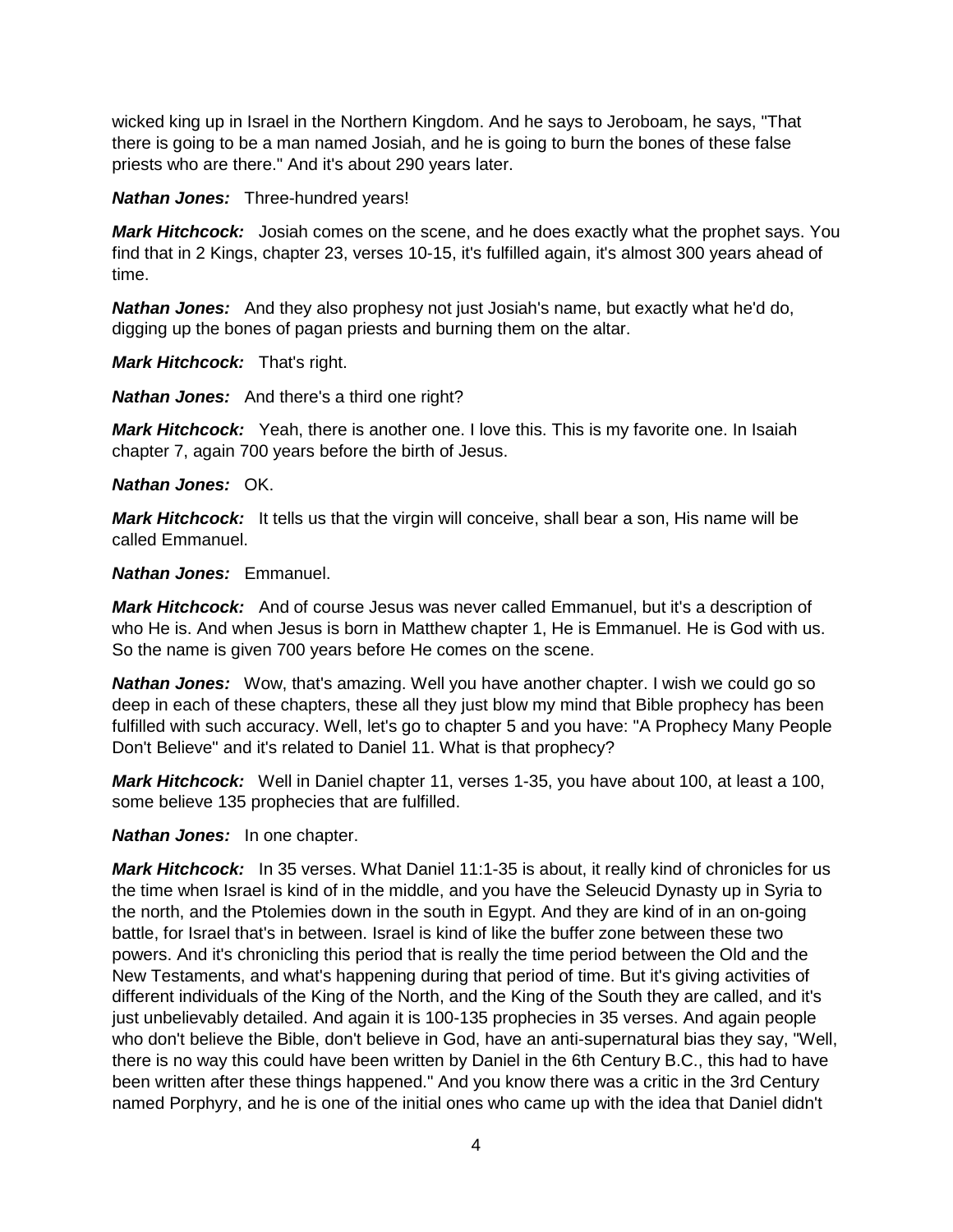really write Daniel in the 6th Century, it was written later after the fact, after these events occurred. But if the listeners will just stop, the viewers will just go and read Daniel 1-35, chapter 11, 1-35, and the detail that's there, and understand this was written about 400 years before these events took place, its staggering the minute precision and detail that's in those prophecies.

*Nathan Jones:* I went through a John MacArthur study, I believe it was "The Land of Israel" where he goes history connected to verse-by-verse, and it took forever to get through. But, the amazing fulfillment of those prophecies, just to me blows my mind folks. Well, we are going to pause here for a moment, and when we come back we are going to take a look at the second half of Mark's book concerning "Amazing Prophecies about the Future."

### **Part 2**

*Nathan Jones:* Welcome back to Christ in Prophecy and our interview with Dr. Mark Hitchcock a pastor and well-known Bible prophecy author. We've been discussing his book, "The Amazing Claims of Bible Prophecy." The first half of his book, and our program focused on the number of just stunning prophecies that have already been fulfilled in history with 100% accuracy. The second half of the book, which we'll now consider looks to the future at some of the amazing prophecies still yet to be fulfilled. Mark, let's start with chapter 11 it's titled, "Reuniting the Roman Empire." Ok, now, the Roman Empire was in the past, so how is this a future prophecy?

*Mark Hitchcock:* Well, in the book of Daniel, in Daniel chapter 2, and Daniel chapter 7 we have some again stunning prophecies that were given to the prophet Daniel about world empires.

### *Nathan Jones:* OK.

*Mark Hitchcock:* And in Daniel chapter 2 Nebuchadnezzar sees a great image of a man, and the head's gold, the chest and arms are silver, the belly and thighs are brass, the legs are iron, and then the feet and the toes are of iron and clay mixed. And we learn from the interpretation the head of gold was Babylon, followed by Medo-Persian, followed by Greece, and then the legs of iron are the Roman Empire, but the feet and the toes are made of iron and clay. And it tells us there that these ten toes are ten kings. And we know that the Roman Empire was never ruled over by ten kings.

### *Nathan Jones:* No.

*Mark Hitchcock:* So, if every other part of this image was fulfilled exactly in history that has to be fulfilled as well. And it says in the days of those kings is when the Messiah is going to return.

### *Nathan Jones:* OK.

*Mark Hitchcock:* So, what many have seen through that and I agree with this through the years is that what we have is in the legs of iron the historical Roman Empire, but there is going to be a revival or a reuniting of the Roman Empire in the end times under ten rulers, or ten kings. And you have the same thing in Daniel 7, you have these--there these empires are pictured by wild beasts; you have a lion, and a bear, and a leopard, and then kind of this nondescript beast but then it has ten horns.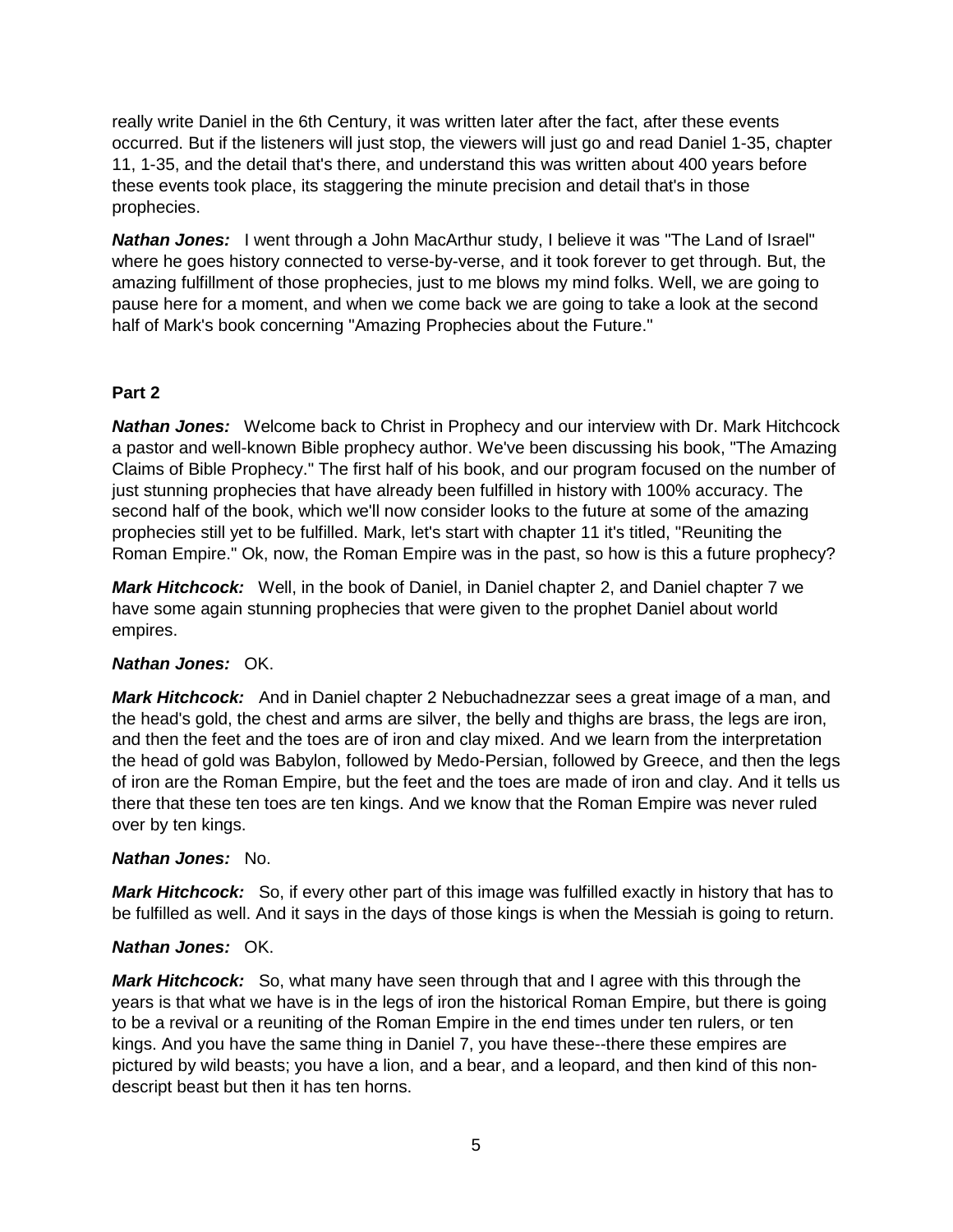#### *Nathan Jones:* OK.

*Mark Hitchcock:* And again those ten horns picture those ten kings. And there something else is added, these ten horns, a little horn comes up among them, and he ends up subduing three of those horns, and overtakes the whole thing, and that is this coming Antichrist or world ruler. So, if all the parts of this image have been literally fulfilled, there has to be a time when the Roman Empire is ruled over by ten kings, now when this little horn comes up among them. So, what I believe is the Roman Empire, and many others hold this as well, the Roman Empire will be reunited or revived in the end times under ten rulers, or ten kings. Some have taken those ten to be ten nations.

#### *Nathan Jones:* Yeah.

*Mark Hitchcock:* But the Antichrist who rises up among them he's a little horn, and he's an individual. So, it makes sense the other horns are individuals as well to me, so I think its ten kings. So, there is going to be a Roman Empire reunited under ten rulers, or ten kings, maybe some kind of ruling committee, or some kind of oligarchy that will exist. And of course you know with the EU we may see kind of the embryonic stages of that. The EU today is not the fulfillment of that.

*Nathan Jones:* OK, because some people say it is, or a Mediterranean Union where it takes over part of Africa, but you see that more during the ten king time period?

*Mark Hitchcock:* Yeah, I think it's in the future. What I think we see today is the stage being set. We see kind of the build up towards this. And again you know England has just departed with Brexit and that is weakened. So, there may be a lot of twists and turns with this. And we don't know again how it's all going to come to pass, but I think its prophesied in scriptures so I believe it will come to pass in the future at some time. And it will interesting to see what developments take place to make that happen.

*Nathan Jones:* It's interesting to see the EU's reaction to Brexit, they are like doubling down. They want to get rid of the borders around the countries. And there's even talk of dividing it into ten regions, which this is fulfilled Bible prophecy and it's happening right before our eyes.

### *Mark Hitchcock:* It is amazing.

**Nathan Jones:** So it is really exciting. You see a number of confederacies in the end times, can you walk us through the timeline then for the EU? Obviously we've got the EU together, it's now probably, right, you mentioned in your book it's the largest economy in the world. It is even larger than the United States, right? Well how do we get from the point where we are the EU which is weak, it's brittle, into something that's strong like the Antichrist taking over the whole world. Can you give us a quick little prophetic timeline from the EU up to the Antichrist?

*Mark Hitchcock:* Well, you've got, you know what's happening over there today. And what's going to happen is again it is going to somehow come into some form where ten people are ruling over this at some point and time in the future.

#### *Nathan Jones:* OK.

*Mark Hitchcock:* Then, you know that's kind of the first phase of it. The second phase will be this Antichrist that's going to come up among them, says he's going to subdue three of those horns. So evidently three of them are going to revolt against him, he's going to get rid of them.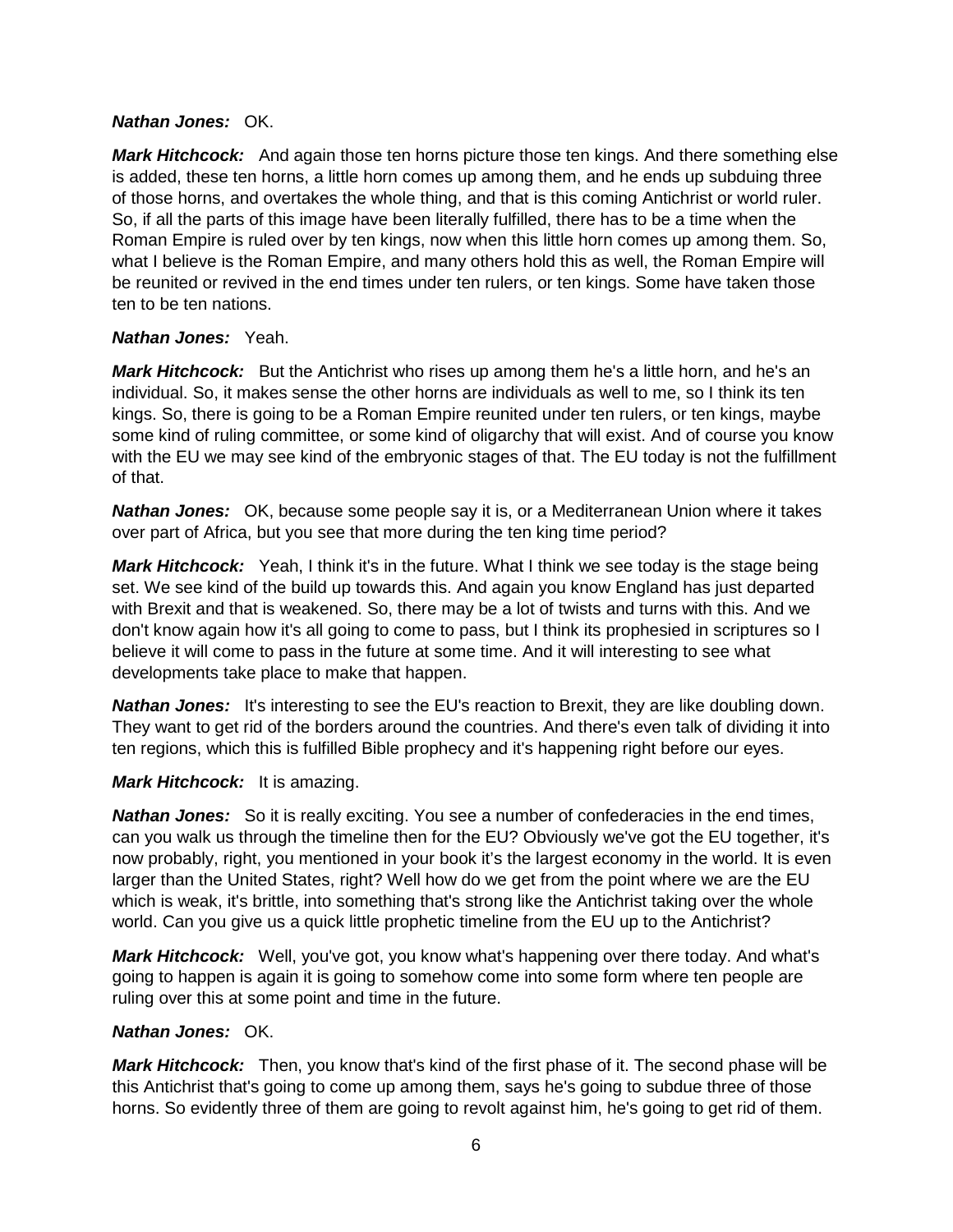And then the others are going to give rule to him by consent. And ultimately at the middle point of a coming time of tribulation, the seven year time of tribulation in the future he's going to take over the world and rule the world. Now a lot of people look at that and say, "Well how's the Antichrist? How's somebody from Europe going to rule the world?" Again a lot of things are going to be happening during the Tribulation Period. You are going to have this Gog Magog invasion of Russia and these Islamic forces who are destroyed in the land of Israel. That will change the balance of power. There is going to be plagues in the world, a fourth of the people in the world are going to die just with the fourth seal judgment.

### *Nathan Jones:* My goodness.

*Mark Hitchcock:* So, you know there is going to be a lot of shifting of things. So, again what we have to do is we can't always look at what's happening in our world today and interpret the Bible in light of that. We have to look at what the Bible says and believe that world events ultimately will be shaped and formed to conform to what the Bible says.

*Nathan Jones:* Well, when you look at the Tribulation it's almost a whole different world than today. The fact that we get from here, to almost the world being destroyed in such a quick time period is amazing. I think the Rapture has a lot to do with that.

#### *Mark Hitchcock:* Sure.

*Nathan Jones:* With the Rapture happening and that would probably cripple the West, especially the United States. With Russia and the Muslim nations pretty much destroyed from the Gog Magog Battle. Israel is now a prime nation, the Antichrist has a peace treaty with them. And so you actually divide the world into four regions, right? At that time.

*Mark Hitchcock:* Yeah, I do. Yeah. The Bible calls the King of the North, the King of the South, the Kings of the East, and then it never calls the Antichrist the King of the West, but he is heading up this kind of European, kind of Western confederacy. So, it's kind of the alignment of nations that I see that the Bible predicts in the end.

*Nathan Jones:* That's amazing, and we are actually seeing it all starting to come together in this day and age. Well let's move--and again I wish we could really do whole episodes just on each one of these, but let's get into chapter 16 "The Coming Cashless Society." And before we get into it I have to apologize, we had Dr. Hitchcock on a number of years ago, and he was telling us the cell phones would actually play a part in the mark of the beast. And I was like no, I don't think so. But, now I can't live without my cellphone, most people can't. And I am starting to see that people can't buy without their cellphones. We are leaving cash behind. Is that what you believe that in the end times we will get to a totally cashless society? And where in the Bible does it say that?

*Mark Hitchcock:* Well the Bible never says we are going to have a cashless society. But the entry point kind of for this idea, this thinking is in Revelation chapter 13 where it talks about this Beast who is also called the Antichrist, this final world ruler. And it says that no one is going to be able to buy or sell unless they take his mark. Well, now you stop and think about that for a moment, if there is cash people will be able to be on the black market and do all kinds of things. The only way that you can control global commerce is by some kind of cashless society. And so I think the idea, he's going to control world commerce indicates to us that he's going to be able to control it through a cashless system. And that's basically where we are. I mean everybody I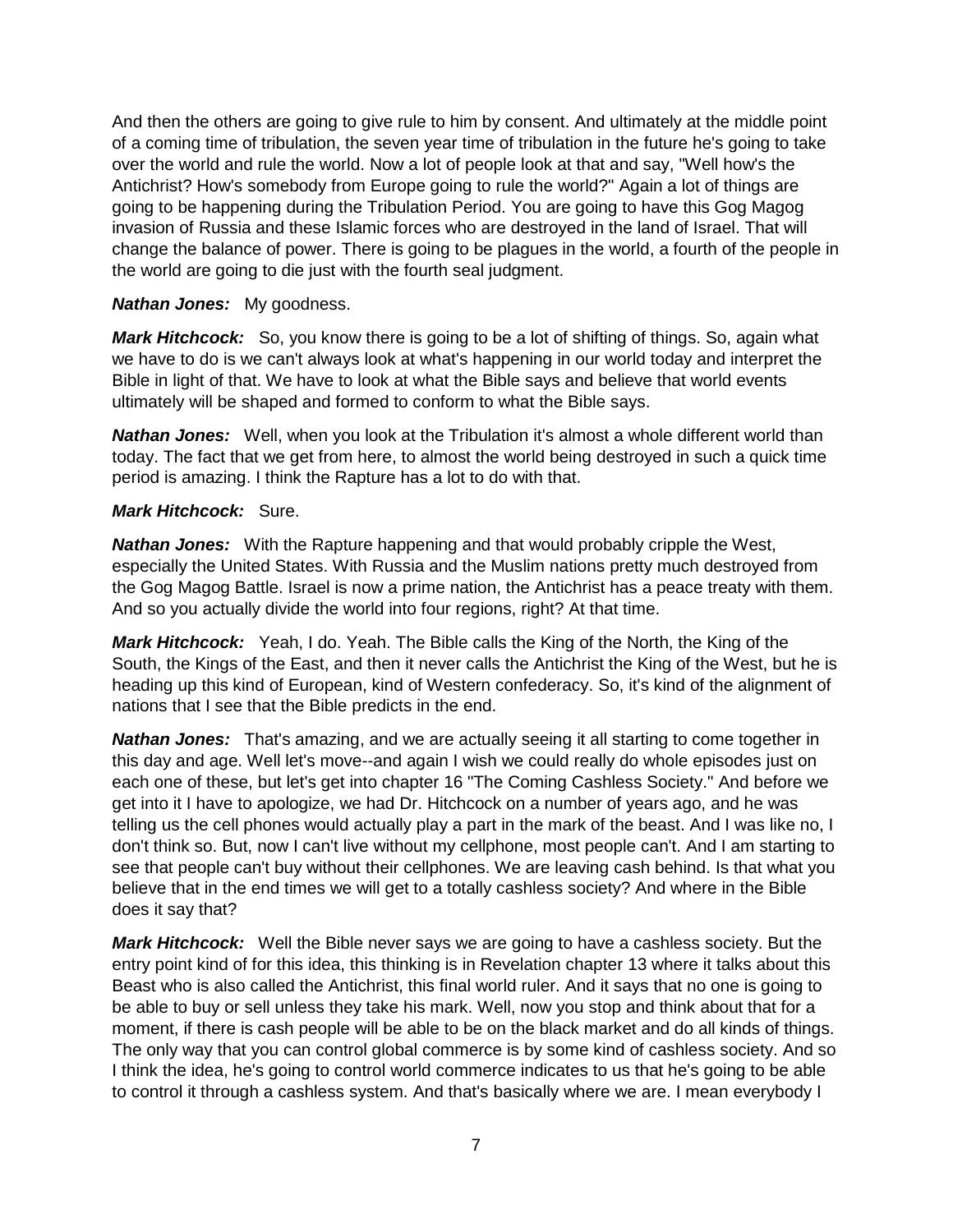know under 30 doesn't ever carry money. I'll be buying gas, and I pay cash for everything but you know they'll be in there buying something that is \$3 and they don't have cash for it, you know. So, it's interesting with the younger generation, that's the way, they are already cashless really in many ways. But there are lot of very practical reasons to go cashless, it prevents counterfeiting, all the disease that comes from money, can dry up the drug trade. I mean there's all kinds of reasons, logical reasons to go cashless. But I think the reason we'll have to be cashless is because for one man to control the world economy, she can't buy or sell unless you give homage to him, it's going to have to be some type of electronic system. And again, that's something that we see we're moving towards, and moving towards very, very rapidly.

*Nathan Jones:* Revelation 13 tells us that, "No one will be able to buy or sell, except the one who has the mark." And a lot of people said that mark is either a microchip, or a tattoo. I believe personal it is a tattoo because John could see it, it was on the skin not in the skin.

#### *Mark Hitchcock:* That's right.

**Nathan Jones:** But, that without it then being tied to an electronic system the Antichrist then could cut off their money supply, and there you go you're starved. So, it almost guarantees obedience. Now we live in a time period, right, where the technology is there to actually make that happen, right?

*Mark Hitchcock:* Well that's right, with phones, you know and you have your phone and of course it's kind of your gateway to commerce. And then with that you have you know your thumb print that goes along with that or something that identifies, that makes sure that the person who's got the phone is the right person. They can do iris scans, all of that. So, yeah, everything can be done from a smartphone, all of that can be done. I remember years ago when I was on Southwest Airlines the first time they said, you know, "Southwest Airlines is now cashless." You know? So, you know that's where things are definitely headed. And again the Bible never says that there is going to be a cashless society, but it says one man is going to dominate and rule the entire world economy, no one can buy or sell without his mark. I think that mandates, or demands some kind of a system like this that can be controlled. And again we see it happening too, really right before our eyes.

*Nathan Jones:* Can you assure our folks that there is no way that they can take the mark of the beast now? We get so many e-mails pouring in from people, terrified that they might accidently get chipped, or take the mark of the beast. Can you give the reasons why they don't have to worry about accidently taking the mark of the beast?

*Mark Hitchcock:* Well, yeah, first of all we're not in the Tribulation Period yet.

#### *Nathan Jones:* No.

*Mark Hitchcock:* The Antichrist is not here. We don't know who the Antichrist is. And the other thing is people when they take the mark of the beast are going to take it voluntarily.

#### *Nathan Jones:* Yes.

*Mark Hitchcock:* They are going to be giving homage to the Antichrist when they do that. So, you can't accidently take the mark of the beast. So, nothing today is the mark of the beast because the Antichrist isn't here, we're not in the Tribulation Period, and you can't take it accidently. And you know some of these things, a national ID card or things like that, look those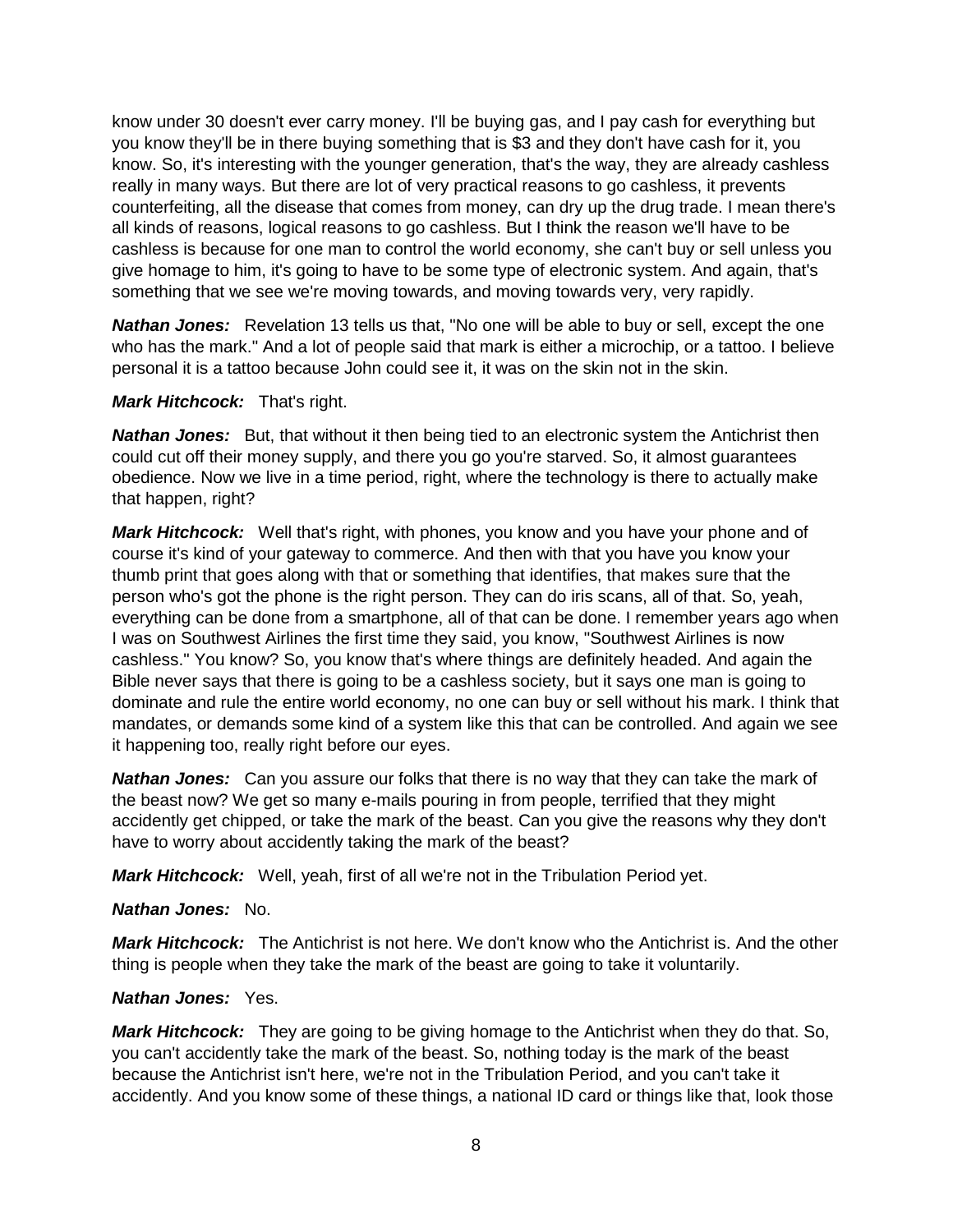may be things that provide convenience for us, we don't want to be paranoid thinking that everything that is coming along is leading to all of that. But, nothing we see today is the mark of the beast, so people can relax about that.

*Nathan Jones:* And the technology isn't inherently evil.

*Mark Hitchcock:* No, that's right. Technology isn't evil, it is just how it's going to be used in the future.

*Nathan Jones:* Yeah, it can be used for wrong. So, folks, don't be worried about taking the mark of the beast, you can't take it. It won't even happen until the middle of the Tribulation, right, halfway in, and Christians will be raptured out. And speaking of Rapture, let's talk about chapter 20, "The Day that will Shock the World." I might have been given it away here, but what is the day that shocks the world?

*Mark Hitchcock:* Well, it is the Rapture of the Church. I mean the Bible says that, you know, in 1 Corinthians 15, "we shall not all sleep," which means we won't all die. Not everybody is going to die. "We shall not all sleep, but we shall all be changed in a moment, in the twinkling of an eye." So, not everybody is going to fall asleep, not everybody is going to die, there is an entire generation of people who are going to do an end run on the grave.

#### *Nathan Jones:* Yes.

*Mark Hitchcock:* And it's going to happen in a moment, in the twinkling of an eye that millions of people are going to disappear all over this earth, they are going to be caught up to be with the Lord, 1 Thessalonians 4:17 tells us. I mean that's going to be the most dramatic event since the Flood of Noah. I mean, I think we have no idea how that is going to change this world, and shock the world.

*Nathan Jones:* Well, do you think that it's going to be secret as some say the Rapture will be, or do you think the public will know when it happens?

*Mark Hitchcock:* Well, it is going to be secret in the sense that it is going to be sudden, and they are not going to know that it is coming. But, it is going to anything but secret when it happens. I mean you know millions of people disappearing all over the earth, that can't be something that is secret. So, yeah, people often talk about how those of us who believe in the Pre-Trib Rapture believe in a secret Rapture. It's not going to be secret it's going to be sudden, and it's going to be shocking to the world, but it's not going to be something that's secret. It's going to create--and I think that's going to be one of the major shifts in the whole world is the Rapture. We have no idea what a game changer that's going to be.

*Nathan Jones:* That is going to be.

*Mark Hitchcock:* Of how events then will align exactly as the Bible predicts.

*Nathan Jones:* Well, when you read how horrible the Tribulation will be, and we know that God has promised that believers in Christ in the Church Age do not have to suffer His wrath. To me that gives me hope. And Dr. Reagan always calls it our Blessed Hope.

*Mark Hitchcock:* Oh, yes. No, that's right. I mean one of my friends used to say, "We're going to get an airlift, accompanied by a facelift." You know to go be with the Lord. And that is a great reminder for us as Believers. It's not that we are escapists, or that we somehow believe that we